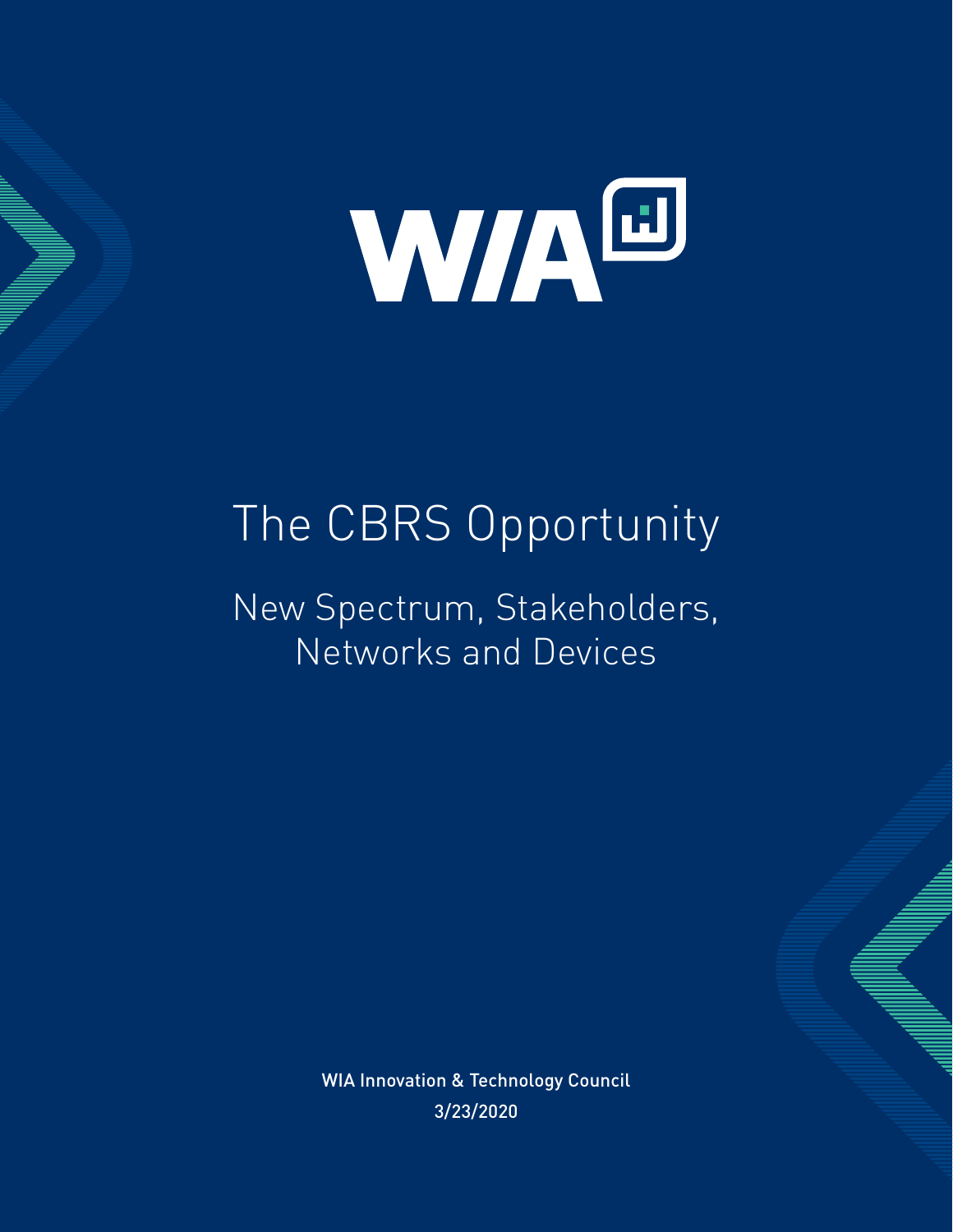

## **Content**

| <b>Abstract</b>                  |
|----------------------------------|
| <b>Introduction</b>              |
| <b>The Rules</b>                 |
| <b>Ready, Set, Innovate</b>      |
| <b>The Players</b>               |
| <b>End-User Devices</b>          |
| <b>A Glimpse into the Future</b> |
| <b>5G in CBRS</b>                |
| <b>Conclusion</b>                |
| <b>About the Authors</b>         |
| <b>Endnotes</b>                  |

**The CBRS Opportunity: New Spectrum, Stakeholders, Networks and Devices** 

This white paper is meant to be an educational tool and reflects the views of the authors.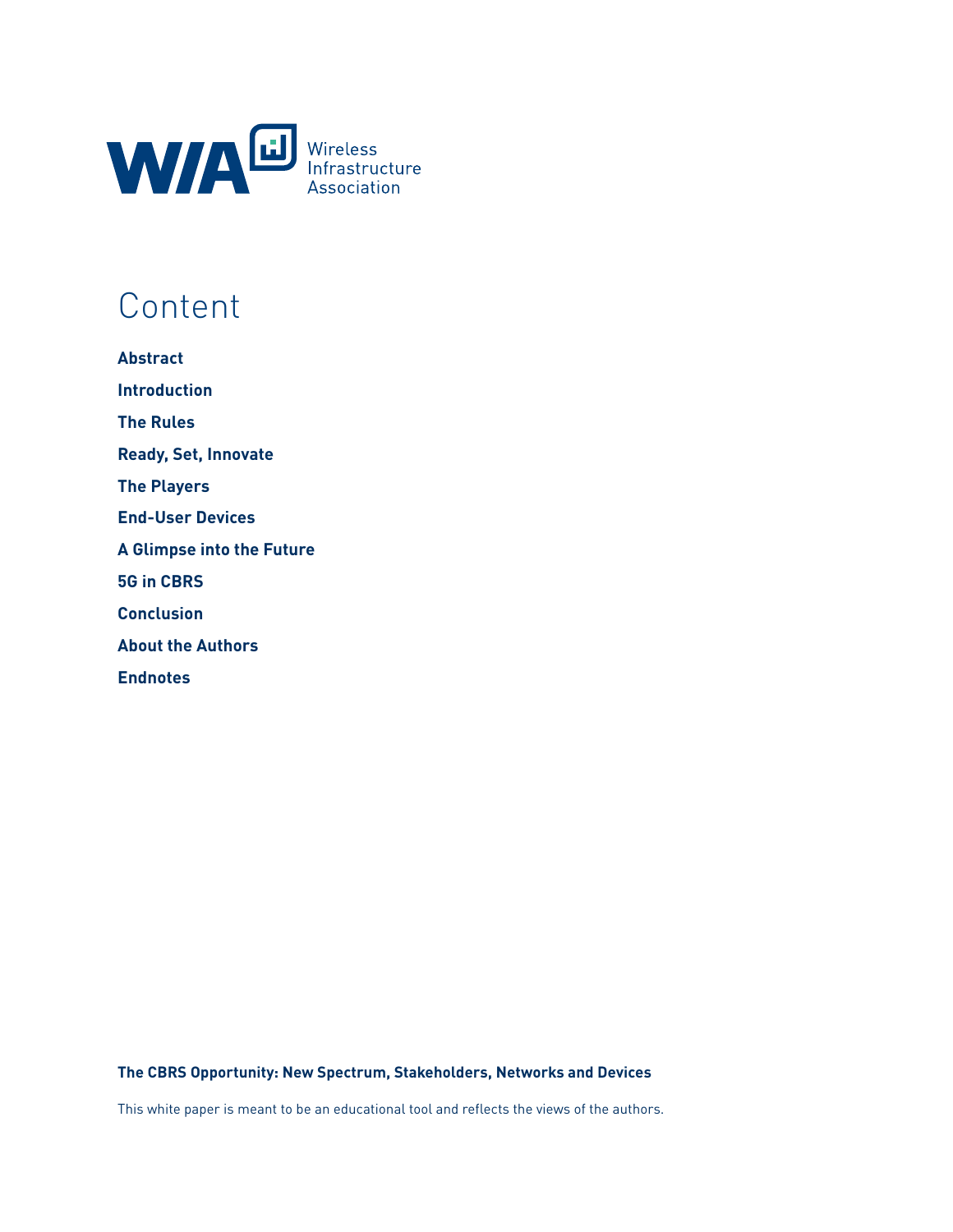### Abstract

Even as Citizens Broadband Radio Service (CBRS) spectrum will help U.S. cellular carriers better manage traffic on their networks, it also will enable many new entrants as neutral-host providers, cable and internet providers and enterprises themselves seek to manage their own wireless devices and traffic. This report explores the CBRS spectrum opportunity as well as the impact on existing and new networks.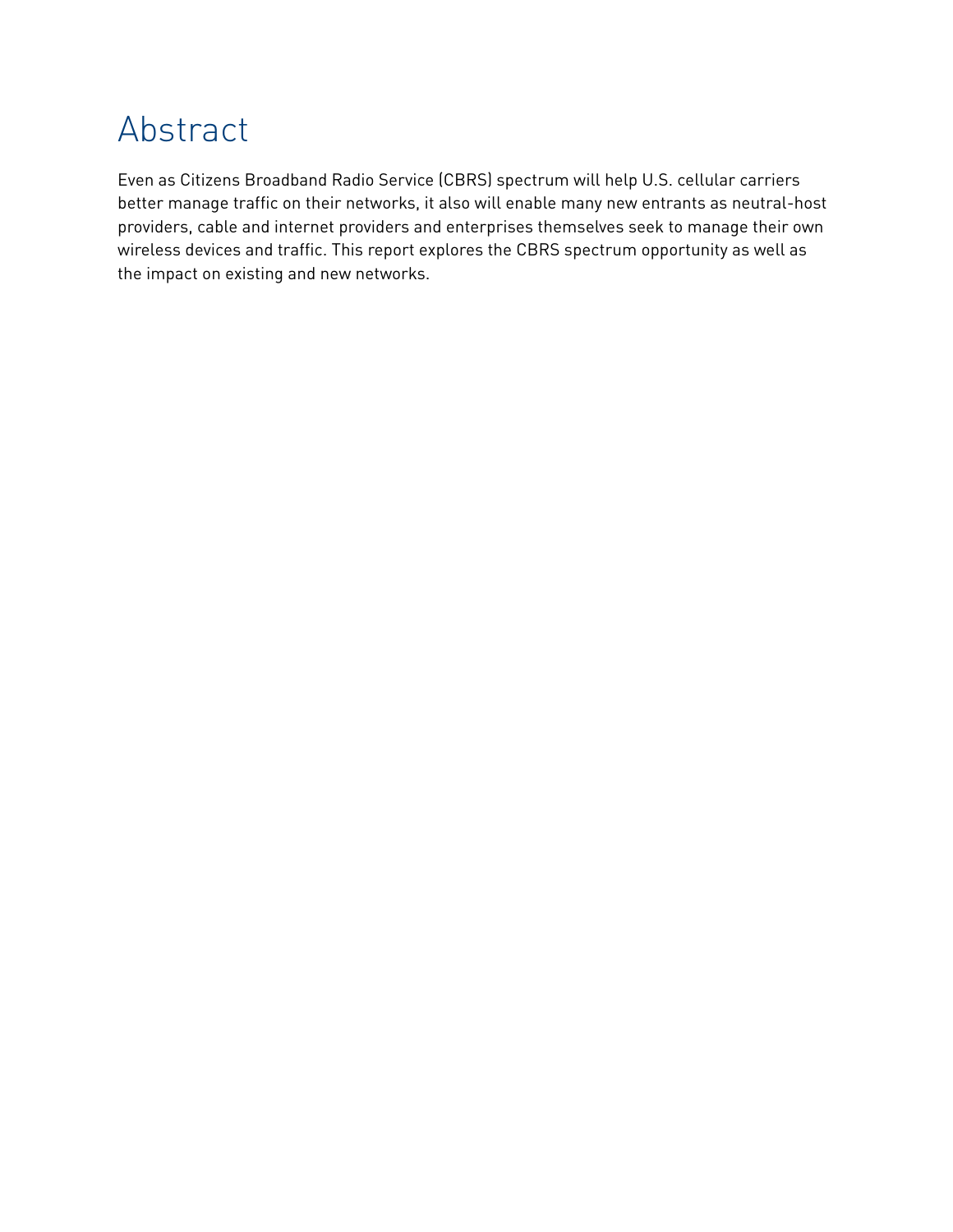## Introduction

The Federal Communications Commission's (FCC) vision of making spectrum available on a shared basis is now a commercial reality. The Citizens Broadband Radio Service (CBRS) band includes 150 megahertz of spectrum in the 3.5 GHz band (3550 MHz-3700 MHz) that will be available to both licensed and lightly licensed users for applications ranging from industrial internet of things (IoT) to fixed-wireless access and private LTE networks. The FCC first started proceedings on the CBRS band in 2012, but the band, associated products and services have gained momentum over the past couple of years. This band is a perfect addition to the midband 5G spectrum portfolio for cellular and cable operators as well as other new entrants.

Historically, CBRS spectrum has been reserved mainly for the Department of Defense, which uses it for U.S Navy radar operations, including ship-borne radar that typically operates offshore. As an incumbent licensee, the Navy will continue to have priority access to the band. While the Navy will be protected from interference, the FCC authorized unused spectrum in the band to be made available on a shared basis. As such, the government opened the spectrum nationwide to two other tiers of users. Other incumbents include broadband wireless providers and fixed satellite earth stations.

Licensing in the CBRS band is neither exclusive nor completely open unlicensed spectrum. Instead, the FCC adopted a hybrid approach to the band, marrying elements of licensed and unlicensed use in a novel sharing regime. Similar to how companies like Uber and Airbnb have enabled the so-called sharing economy by leveraging existing assets owned and controlled by third parties to maximize their value through technology and sophisticated algorithms, so too does the FCC's licensing regime in the CBRS band by taking underutilized government spectrum and making it available for commercial use. The hallmark principle of the CBRS band is that usage rights are available on an opportunistic basis — spectrum in the band is generally available for commercial use on a use-it-or-lose-it basis.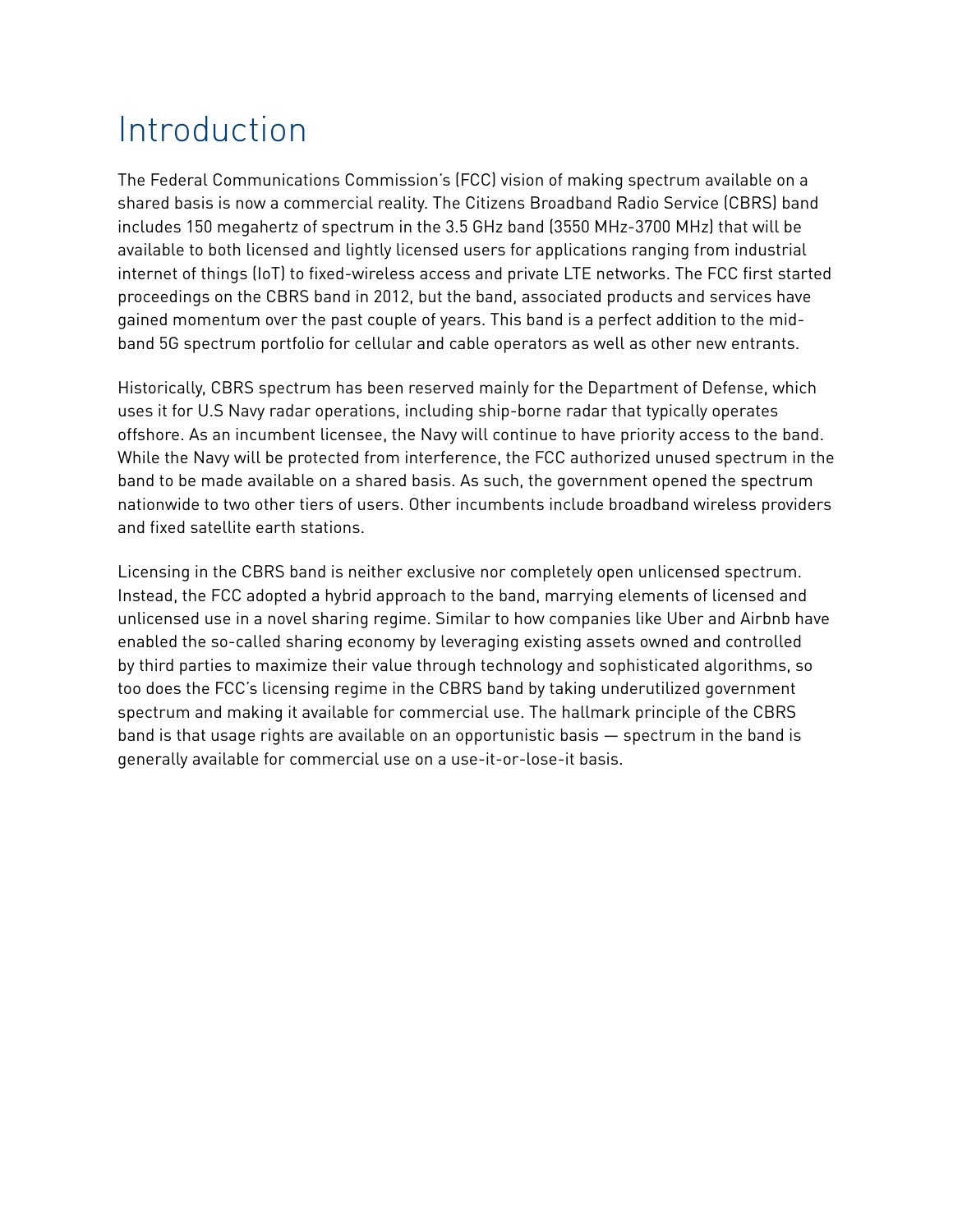## The Rules

The FCC has implemented three tiers for spectrum access — incumbent, PAL and GAA. Tier 1 is the incumbent government and satellite users, plus broadband wireless users (until late 2020). Tier 2 is Priority Access Licenses (PALs) that will have access to 70 megahertz of the total 150 megahertz available through a competitive bidding process. General Authorized Access (GAA) users, which can access the spectrum on an opportunistic basis, will have access to 80 megahertz of spectrum in every market as well as the 70 megahertz of PAL spectrum when it is not being used by PAL licensees. In other words, GAA users get cellular spectrum available free of charge if they can make good use of it.

The spectrum is managed and assigned on a dynamic, as-needed basis using a Spectrum Access System (SAS), across these three tiers of access. The FCC certified CommScope, Federated Wireless, Google and Sony as Spectrum Access System administrators in January 2020. Amdocs expects to be certified this year as well.

The FCC is planning to auction PAL licenses in 2020. PAL license areas will be issued by county. Each PAL will consist of a 10-megahertz unpaired channel within the county. The FCC will auction up to 70 megahertz of spectrum per county, but PAL auction participants can hold no more than four PAL licenses (40 megahertz) per county. PALs will be renewable licenses with 10-year terms. However, potential auction participants should recognize that PALs are unlike other traditional spectrum licenses, for several reasons.

| Tier 1 | <b>Incumbents</b>                                |      | <b>Navy radar</b> | <b>Fixed satellite service</b><br><b>Wireless ISP</b> |      |
|--------|--------------------------------------------------|------|-------------------|-------------------------------------------------------|------|
| Tier 2 | <b>Priority Access</b><br><b>Licenses (PAL)</b>  |      | <b>PAL</b>        |                                                       |      |
| Tier 3 | <b>General Authorized</b><br><b>Access (GAA)</b> |      | <b>GAA</b>        |                                                       |      |
|        |                                                  | 3550 | 3600              | 3650                                                  | 3700 |

*Source: Qualcomm*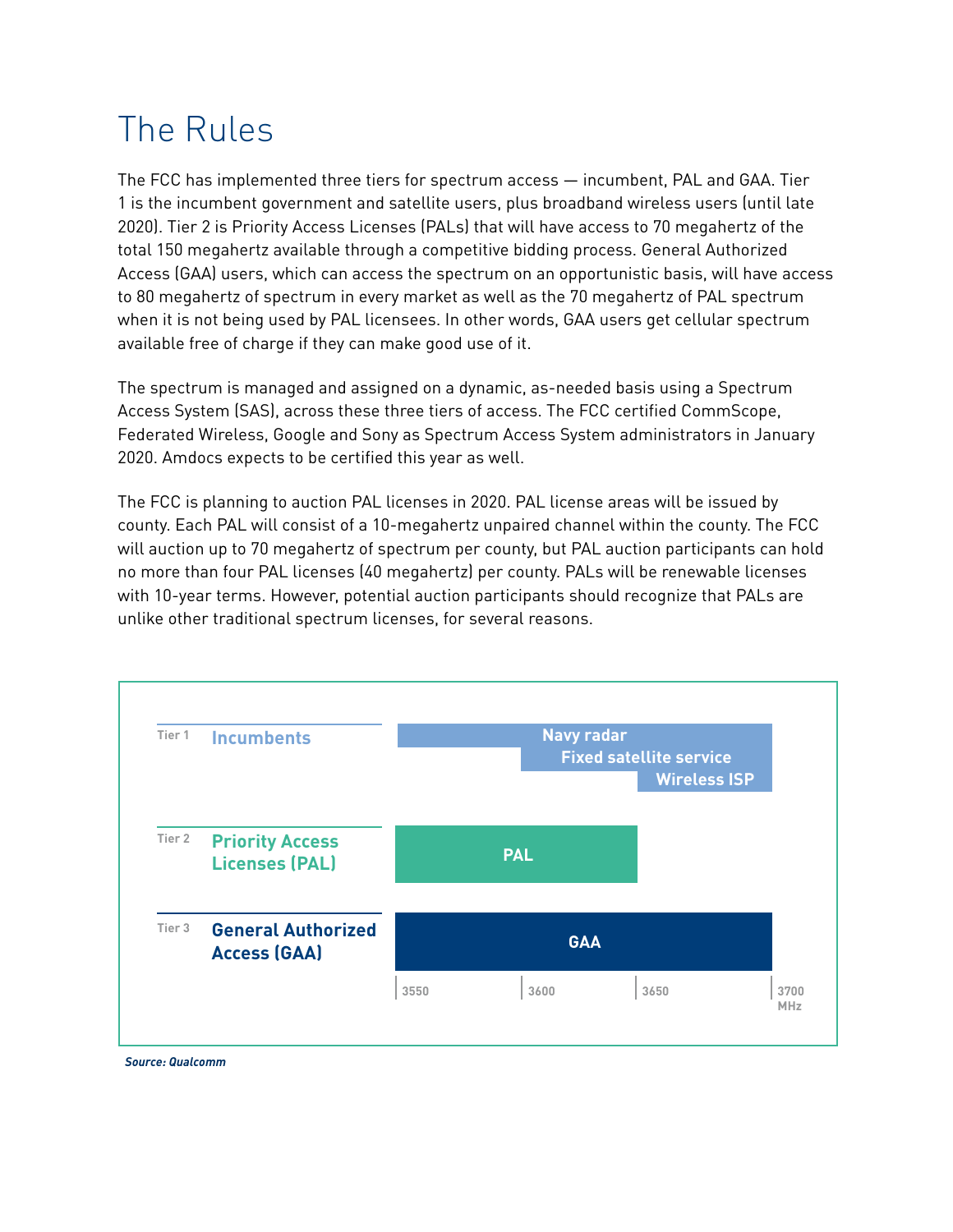**First**, PAL licensees will not be issued for specific channel blocks within the license area. Instead, licensees will have the right to use a 10-megahertz channel block that will be assigned dynamically by SAS providers. As the designated CBRS spectrum frequency coordinators, SAS providers are responsible for assigning specific channels on a dynamic basis. The dynamic assignment process is necessary to accommodate other users in the same geographic area, including any incumbent users that have priority rights over the PAL licensees.

**Second**, PAL licensees are also unique because they will be subject to the "use it or share it" principle, which distinguishes CBRS spectrum from other commercially available spectrum bands. As a result, PAL licensees that are not using the allocated 10-megahertz channel blocks that they hold would see unlicensed users operating in the GAA tier using such spectrum.

**Third**, PAL licensees also face the unique obligation of having to register their CBRS-related network devices, known as Citizens Broadband Radio Service Devices (CBSDs) with a SAS before operating such devices in the band.

**Finally**, the FCC is permitting certain bidders that qualify as small businesses or rural providers to use bidding credits in the auction. Specifically, an entity with average annual gross revenues for the preceding three years not exceeding \$55 million will be eligible to qualify as a "small business" for a bidding credit of 15%, while an entity with average annual gross revenues for the preceding three years not exceeding \$20 million will be eligible to qualify as a "very small business" for a bidding credit of 25%. Further, entities providing commercial communication services to a customer base of fewer than 250,000 combined wireless, wireline, broadband and cable subscribers in primarily rural areas will be eligible for the 15% rural service provider bidding credit.

The total amount of available bidding credits will be capped. The FCC has proposed that the total amount of the bidding credit cap for small businesses should be \$25 million, and the bidding credit cap for rural service providers should be \$10 million.

#### **CBRS CHRONOLOGY OF SHARED SPECTRUM FRAMEWORK**

#### **2012: President's Council of Advisors on Science and Technology (PCAST) Report**

Recognizes government's spectrum holdings, and limited use of same

Recommends spectrum sharing, rather than exclusive licensing, as new model to increase available commercial spectrum

#### **2015: FCC Report & Order**

- Adopts PCAST sharing framework
- Dynamically assigns spectrum to facilitate sharing
- Protects incumbent users (incl. Federal government)
- Licensed (PAL) and unlicensed (GAA) access

#### **2018: FCC Updates Rules**

- Shrinks license area (counties)
- Lengthens license terms (10 years)
- Adds renewal expectancy
- Permits secondary market transactions
- Imposes performance requirements and
- Makes available bidding credits

#### **2019: PAL Auction Public Notice**

- In September, FCC issues proposed framework for auctioning PAL licenses
- Unique licensing approach: rights to dynamically assigned 10-megahertz channel blocks, not a traditional geographic-based license
- Leaves open possibility of aggregate bidding on larger CMA basis

#### **2019: Initial Commercial Deployments Begin**

- In September, FCC certifies five entities to serve as SAS Administrators
- CommScope, Federated, Google, Amdocs and Sony satisfied lab testing and may begin initial commercial deployments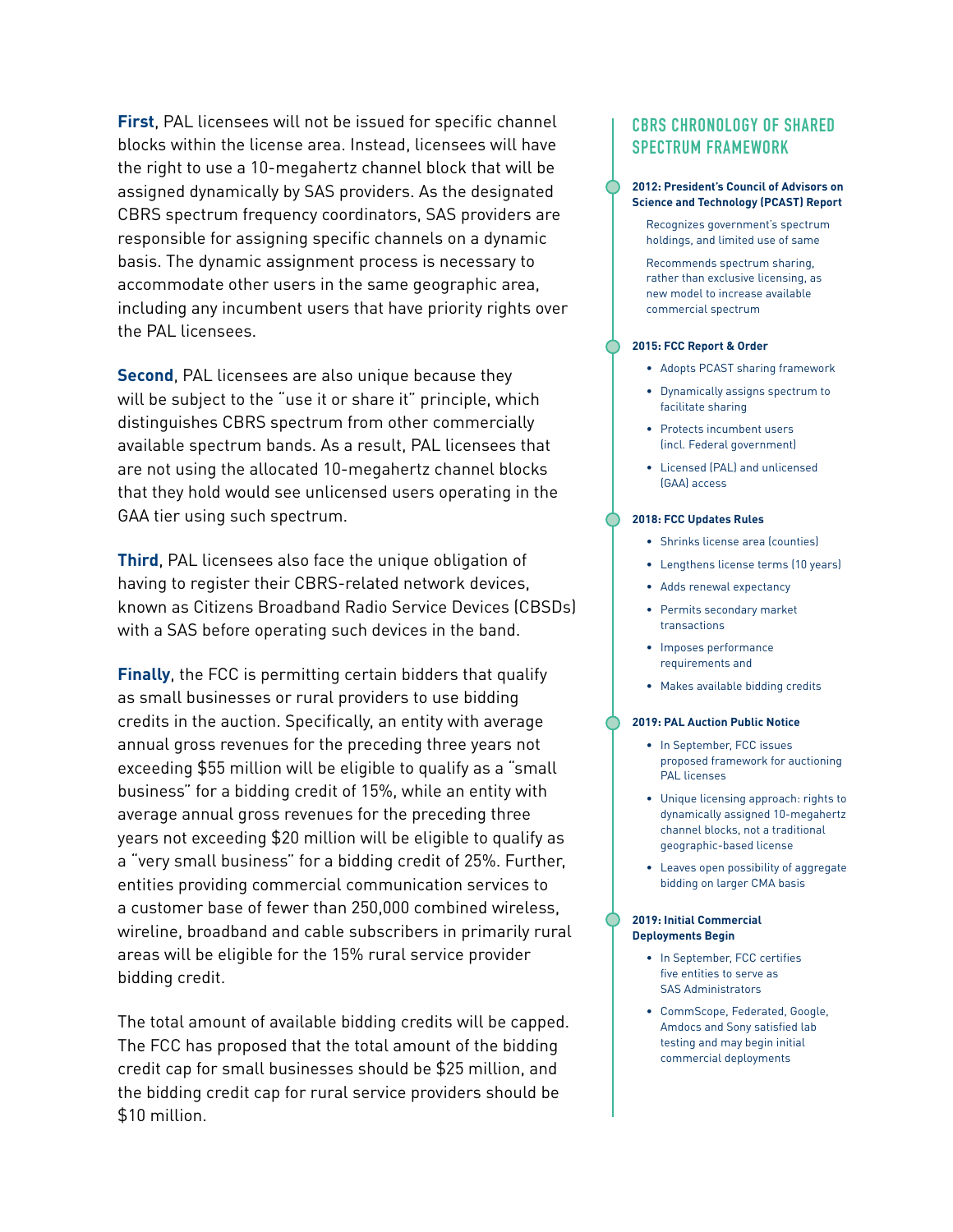#### **The Role of the SAS**

The SAS will ensure that every CBRS radio, known as a CBSD, that transmits in this band complies with FCC Part 96 rules for sharing spectrum. To protect against interference with Navy radar, the SAS will be connected to a network of sensors called Environmental Sensing Capability (ESC). The ESC network will monitor for Navy radar operation and will alert the SAS when it detects activity. In such an event, the SAS will coordinate the CBSD transmit levels and channels to ensure that no harmful interference is caused.



*Source: CommScope*

If this experiment in sharing spectrum succeeds, and all indications are that it will, it could open the door to sharing in several other frequency bands, which could spawn more innovation and many more interesting applications.

### Ready, Set, Innovate

CBRS is an important tool in the tool chest of carriers and enterprises that can be used on its own or in tandem with cellular, Wi-Fi and other network solutions to provide reliable communications to the public, employees and machines. Most of the mobile applications available on cellular devices today are successful because they use LTE technology, which offers much faster speeds, among other things, than previous generations of cellular. Because CBRS spectrum will also use LTE technology, it can offer true mobility, as well as strong security and higher quality of service than unlicensed Wi-Fi networks.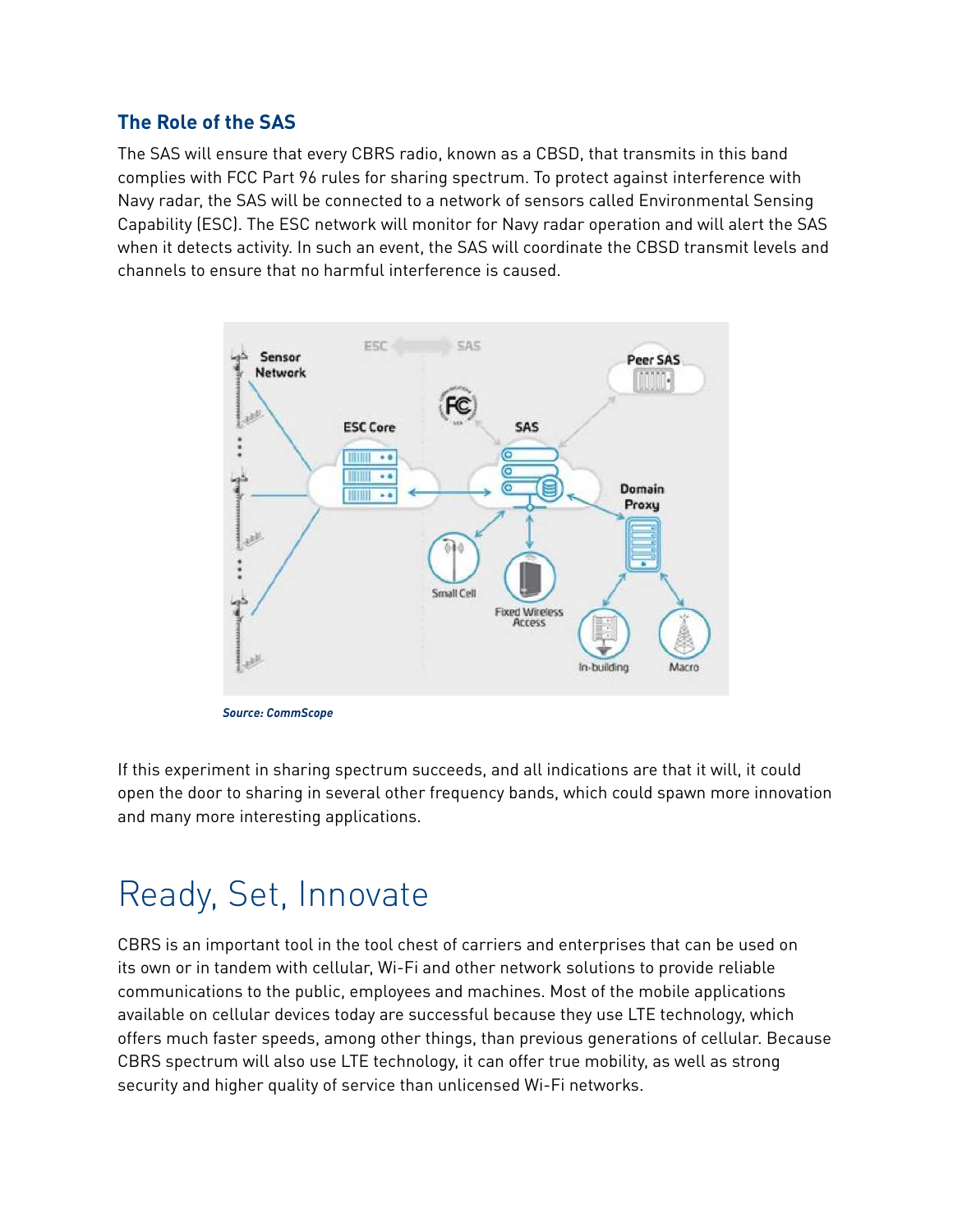It's relatively easy to hack into Wi-Fi gateways, but CBRS provides additional layers of security to thwart bad actors. Enterprises are particularly interested in developing network solutions that protect sensitive data and help them avoid financial and reputation difficulties associated with data breaches.

Quality of service will be higher using CBRS spectrum because it will improve speed, bandwidth and data transfer capacity, which will be a major differentiator over existing private network options.

Additional benefits of CBRS include capacity, flexibility, control and accessibility.

Experts believe CBRS will democratize LTE wireless technology. Many whitepapers and technical seminars by SAS administrators, OEM vendors, and standards bodies alike highlight CBRS use cases from a wide variety of entities and numerous verticals, including:

- Mobile Network Operators (MNOs)
- Cable Operators (MSOs)
- Wireless Internet Service Providers (WISPs)
- Third-party Neutral Host infrastructure providers
- System integrators
- Utilities
- Hospitality industry
- Enterprises
- Manufacturing facilities
- Warehouses
- Transportation hubs
- Smart cities

The diversity of companies participating in and developing the CBRS ecosystem is remarkable. There is tremendous interest and participation from small to large operators and OEMs, startup companies and technology stalwarts such as Facebook and Amazon.<sup>1</sup>

The CBRS supplier ecosystem is already looking beyond 4G-LTE and into 5G-NR. CBRS may be the first mid-band spectrum in the United States to observe 5G deployments at scale. Industry is promoting many innovative 5G use cases, including cloud gaming, extended reality and healthcare.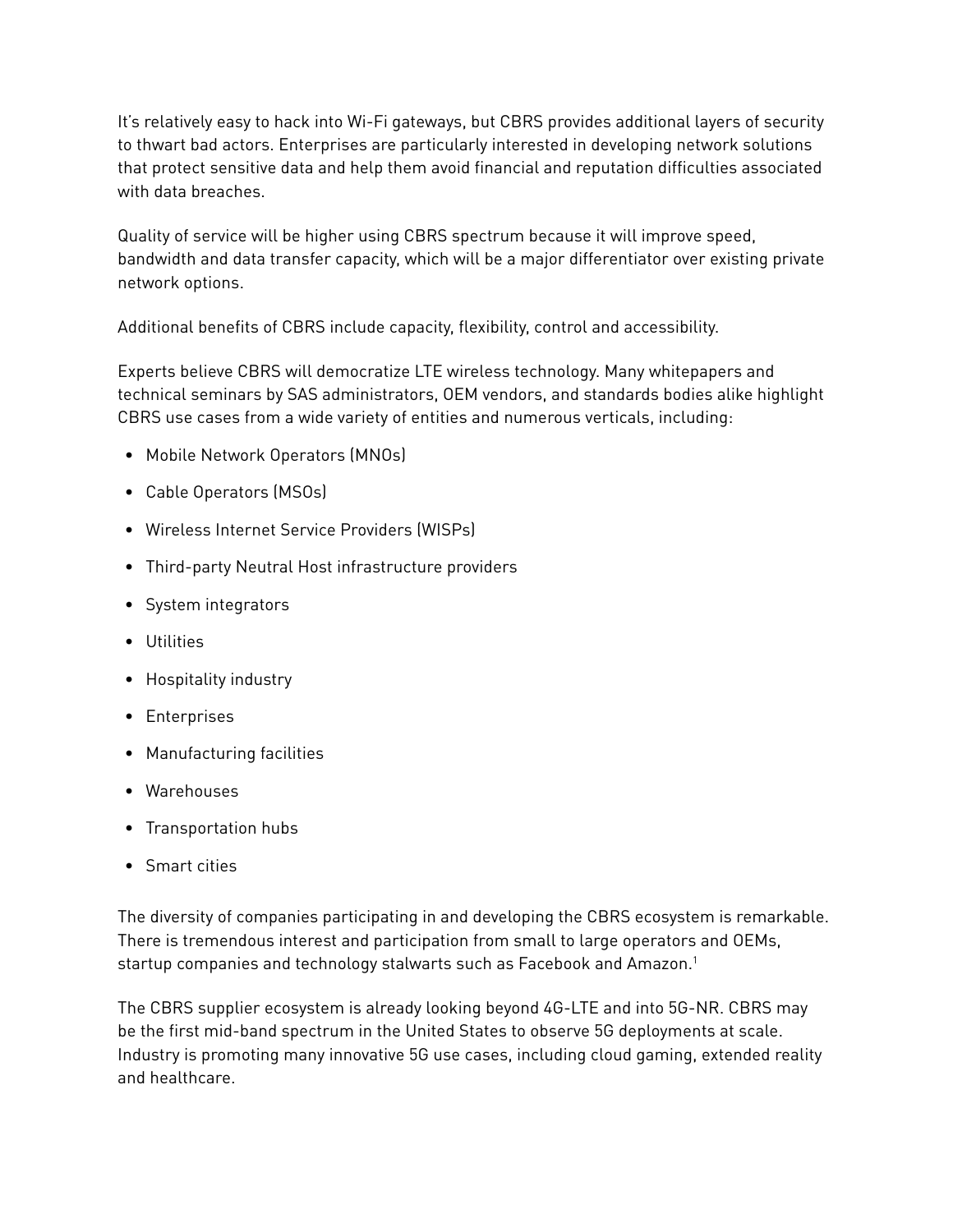CBRS will expand the value of mobile networks and take on more new use cases than have been possible with an unlicensed and licensed spectrum regime, empowering many new connected services and entrants.

## The Players

One remarkable aspect of the potential use cases for CBRS is that it is expected to play a pivotal role across multiple industry sectors, not just the mobile sector. For example, as illustrated below, many expect that CBRS will be a key spectrum platform for distributed antenna system (DAS) operators, fixed wireless internet service providers (WISPs), and cable operators. While many expect mobile operators will use CBRS to expand small cell capacity for mobile LTE, other service providers such as cable and WISPs, are expected to utilize CBRS to enhance last-mile and access solutions, often over fixed wireless architecture. The [CBRS](https://www.cbrsalliance.org/about-the-cbrs-alliance/)  [Alliance](https://www.cbrsalliance.org/about-the-cbrs-alliance/) is driving shared use of the 3.5 GHz spectrum and certifies devices that can be used under the name OnGo.

| <b>Mobile</b>                                                 | <b>Cable Service</b>                                                             | <b>Neutral Host</b>                                               | Industrial / IoT                                                           | <b>Fixed Wireless</b>                                    |
|---------------------------------------------------------------|----------------------------------------------------------------------------------|-------------------------------------------------------------------|----------------------------------------------------------------------------|----------------------------------------------------------|
| <b>Network Opps</b>                                           | <b>Providers</b>                                                                 | <b>Networks</b>                                                   | <b>Applications</b>                                                        | <b>ISPs</b>                                              |
| • Densify indoor                                              | • Offload of                                                                     | $\bullet$ DAS-like                                                | • Private LTE                                                              | $\bullet$ Last mile                                      |
| networks                                                      | MVNO nets                                                                        | deployments                                                       | networks                                                                   | $\bullet$ Point to                                       |
| • Add network<br>capacity<br>• Fixed wireless<br>5G offerings | • Enable mobility<br>• Fixed wireless<br>• Expand on Wi-Fi<br>wireless offerings | • Stadiums.<br>convention<br>centers, hotels,<br>etc.<br>• HetNet | • Industrial<br>Imission critical<br>• Smart cities<br>• Augmented reality | multipoint<br>• Expand to<br>unserved and<br>underserved |
|                                                               |                                                                                  | $\bullet$ laaS                                                    |                                                                            | • Rural, exurban<br>markets                              |



*Source: Davis Wright Tremaine*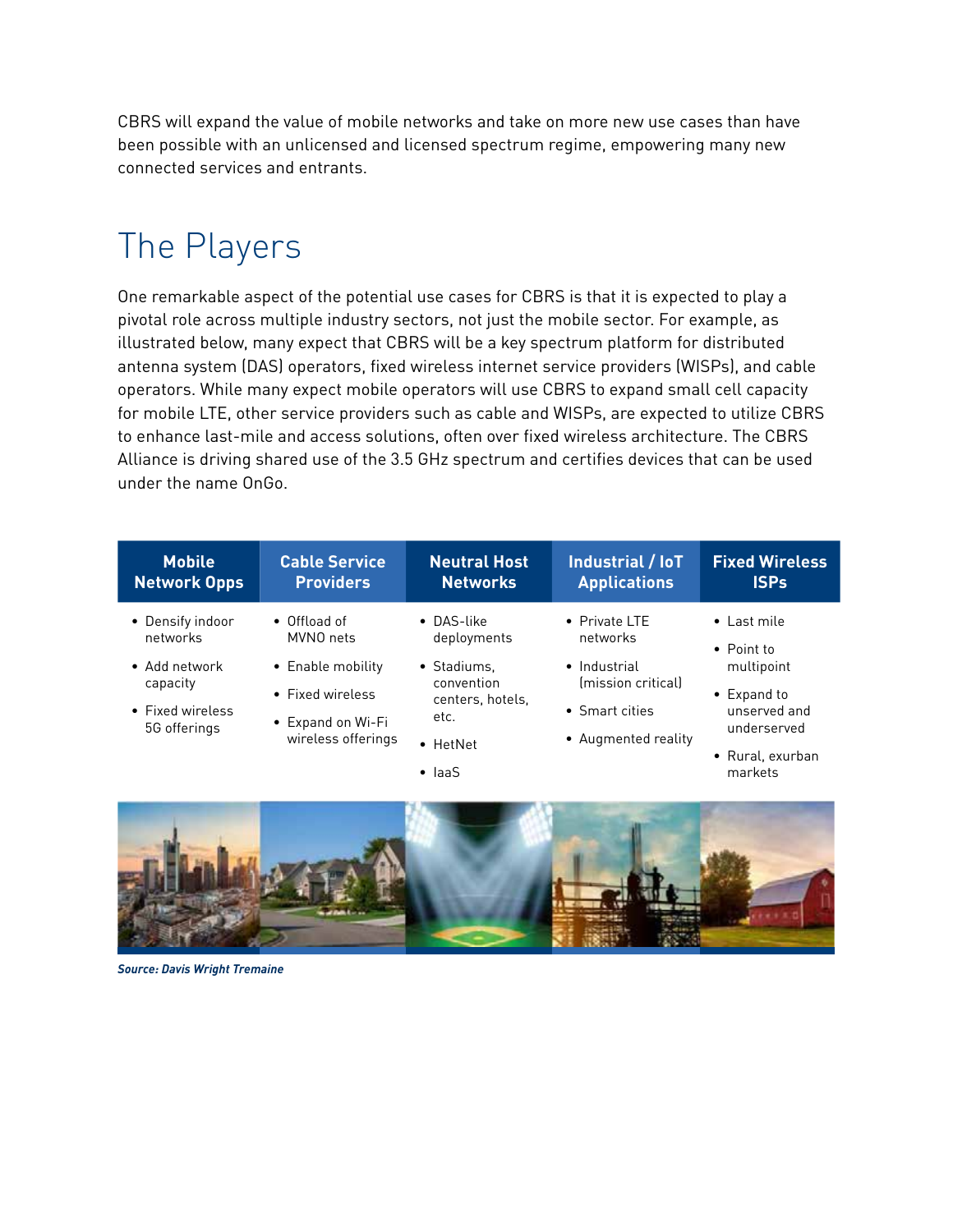### **Mobile Network Operators (MNOs)**

With CBRS, mobile network operators can secure a cost-effective solution for expanding capacity and coverage as well as building out their 5G networks. Moreover, CBRS provides better coverage for both indoor and outdoor mobile solutions compared to other unlicensed bands like 5 GHz. CBRS base stations can deliver a higher level of network quality control desired with LTE-based solutions without the challenges of sharing the band with Wi-Fi.

As such, carriers are likely to present one of the first use cases for CBRS. With data usage exploding for both consumer and machine communications, existing macro networks are experiencing increasing demands on network capacity. Carriers are expected to move quickly in the CBRS space to address their need for additional capacity. CBRS presents an opportunity for these carriers to offload network traffic onto local CBRS networks, resulting in less congestion and better data rates for both the offloaded traffic and for the traffic remaining on the macro network. This increases quality of service for all customers.

Verizon Wireless, for example, has said it plans to supplement its outdoor small cell network with CBRS small cells and that the first use it envisions for the spectrum band is offloading network traffic from other spectrum bands.2

#### **New Entrants**

Beyond the carrier use case, industrial and manufacturing operations are interested in CBRS to support emerging internet of things (IoT) applications involving sensors and beacons that constantly relay data about machine operations in factories and other automated systems to a control center. Using a local, secure, dedicated wireless network to control the delivery of machine data will be essential to the safe, cost-effective and efficient operation of IoTconnected equipment. Cable operators, neutral-host providers, enterprises and even utilities may enter the CBRS space.

Private networks are another primary use case for the CBRS band. Enterprises, property owners, utilities, municipalities and others could set up private networks that offer the same voice and data communication capabilities that Wi-Fi provides today, but with better security features and other benefits. This allows small-cell solutions to become disassociated from the carrier and associated instead with the enterprise, creating a true private environment that is unconnected from the carrier network unless a connection is established.

#### **Multiple Service Operators (MSOs)**

For cable operators seeking to build out an LTE network, CBRS provides a smart traffic offload option. MSOs can enter the mobile wireless industry using a Mobile Virtual Network Operator (MVNO) strategy. CBRS solutions can help MSOs by reducing costs through the deployment of MSO-owned small cell networks, combining current networks to provide optimal coverage and capacity, as well as leveraging mobile network operators that need densification.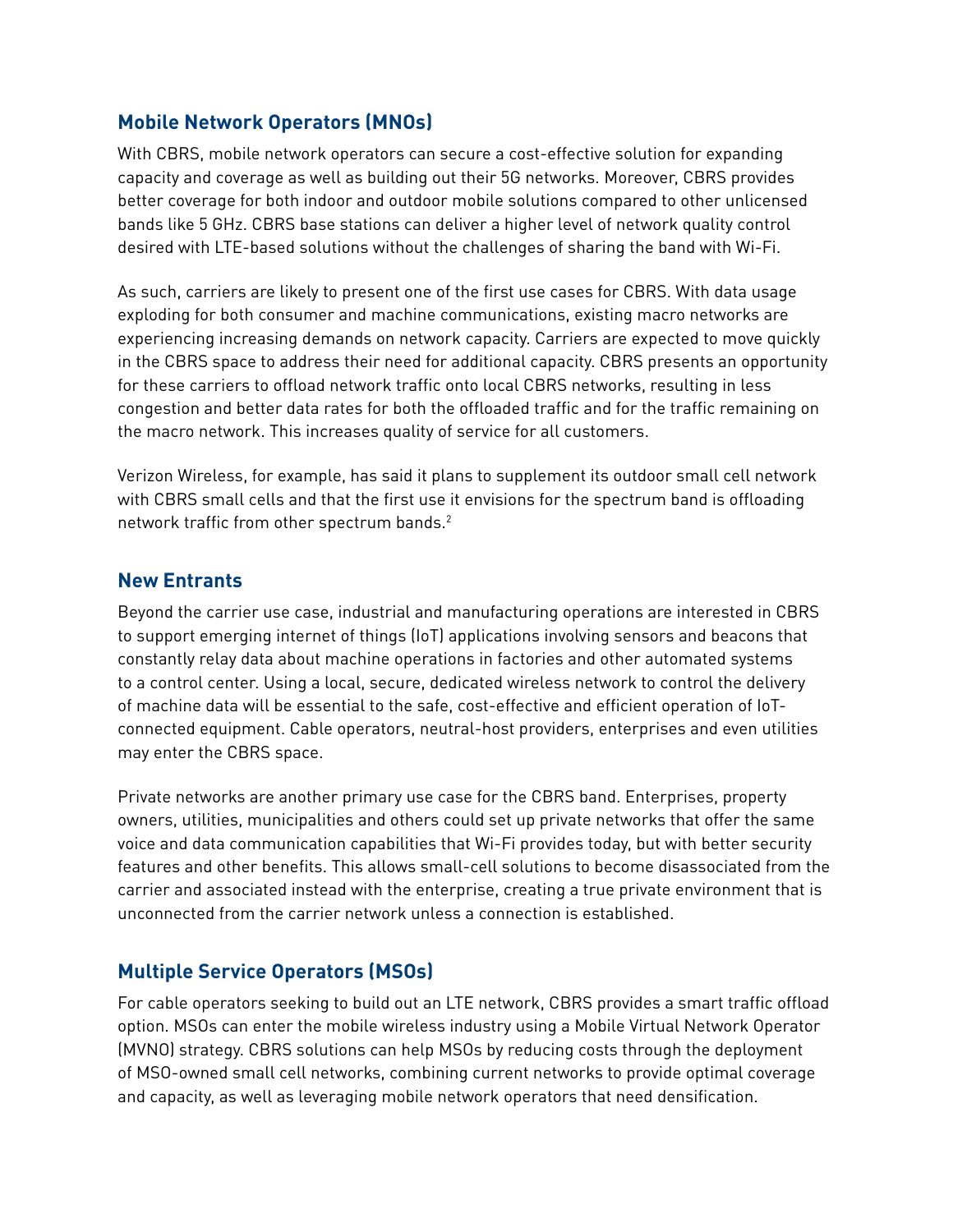For the investment of a Wi-Fi solution, MSOs can build a valuable wireless LTE network that is dependable, fast and profitable.

MVNOs are also eyeing CBRS as a potential fixed broadband application solution that would allow them to gain a stronger foothold in broadband delivery, essentially transforming themselves into mobile operators in their own right. This is particularly likely in rural areas.

### **Neutral Hosts**

With CBRS solutions, neutral hosts can deploy and manage a more robust enterprise-level network that is as powerful inside as it is outside. Perfect for large venues such as stadiums, airports, skyscrapers and hospitals, CBRS solutions are network-agnostic and can easily accommodate overflow traffic at sites that are too small for mobile operators to consider, yet too complex for enterprises to tackle alone.

### **Private LTE Networks**

For large businesses that require a closed or private enterprise wireless network, CBRS offers more secure connectivity than Wi-Fi and at the high speeds and quality of an LTE wireless network. Whether business takes place in a tall office building, a college campus or a large remote site (e.g., the mining industry), CBRS solutions allow local private LTE networks to be built for the entire enterprise regardless if it is in-building or outdoors.

Facilities that serve both the public and back-of-house operations, both of which need communication capability, could benefit from a CBRS configuration. An enterprise or facility could, for example, deploy a small cell on their premises running CBRS that could provide both multicarrier support for public users and secure, private back-office communications for staff.

An example of this is stadiums or arenas that serve the public. In a football stadium, for example, CBRS networks could provide multi-carrier communications capabilities for fans attending an event while also supporting two-way radio communications for restaurant employees and office and security personnel working in the venue. CBRS could even augment or replace outdated UHF systems that coaches and players use today for sideline communications.

Other enterprise use cases are equally compelling. Many hospitals today run separate dedicated networks to track equipment and people within their campuses. CBRS networks could eliminate some of the layers that are needed today in complicated deployments. The hospitality industry could host back-office operations on a private, secure CBRS network while front-of-the-house, public communications could remain on public networks like Wi-Fi. Retailers could employ CBRS networks to track inventory and securely transfer sensitive customer data.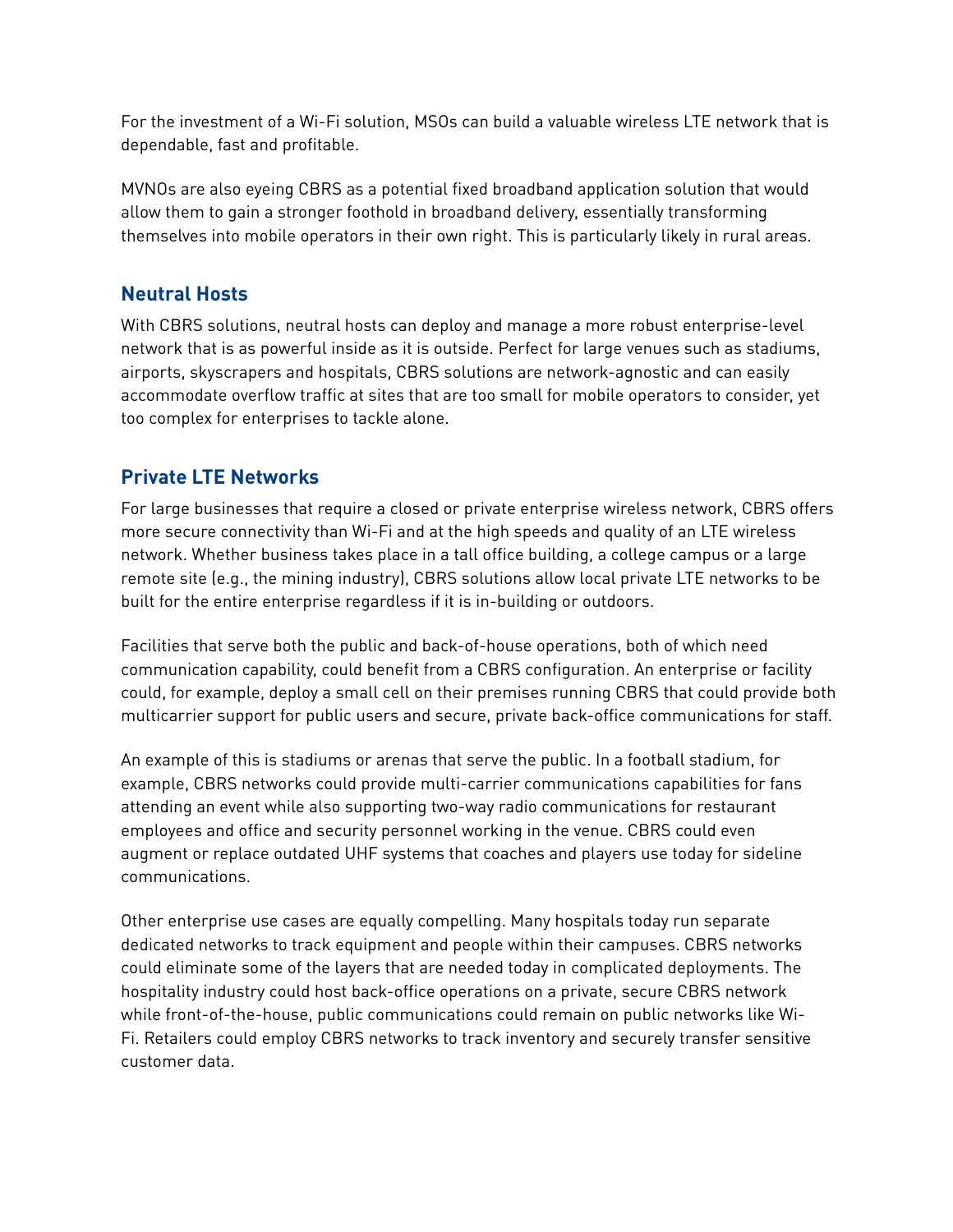### **Wireless Internet Service Providers (WISPs) / Utilities**

For businesses that depend on data transmissions from fixed-wireless access points, CBRS solutions using SAS-enabled shared spectrum can help create a robust network that is second to none. By utilizing the 3.5 GHz radio band, WISPs and utility companies can build highly reliable wireless networks that offer cost-effective fixed wireless access with low latency and deliver real-time communications to all their sensors, cameras and industrial IoT.

Similarly, cities and towns may find that CBRS provides them with an excellent opportunity to deploy municipal networks that can support IoT smart buildings and smart-city applications that promise to increase efficiency and save money.

## End-User Devices

CBRS has a thriving end-user device ecosystem. As of this writing, more than 10 different makes and models of handsets from iconic vendors have already included support for the CBRS band (b48). Usually, it takes years for operators to build support for a new band in so many devices.





**CBRS HANDSETS (OCTOBER 2019)**





Google Pixel 3

*Source: Federated Wireless*



iPhone 11 Pro

Samsung<br>Galaxy S10

OnePlus 7 Pro

iPhone 11 Pro Max

Moto Nitro Turbo PTT





5G Moto Mod ThinQ



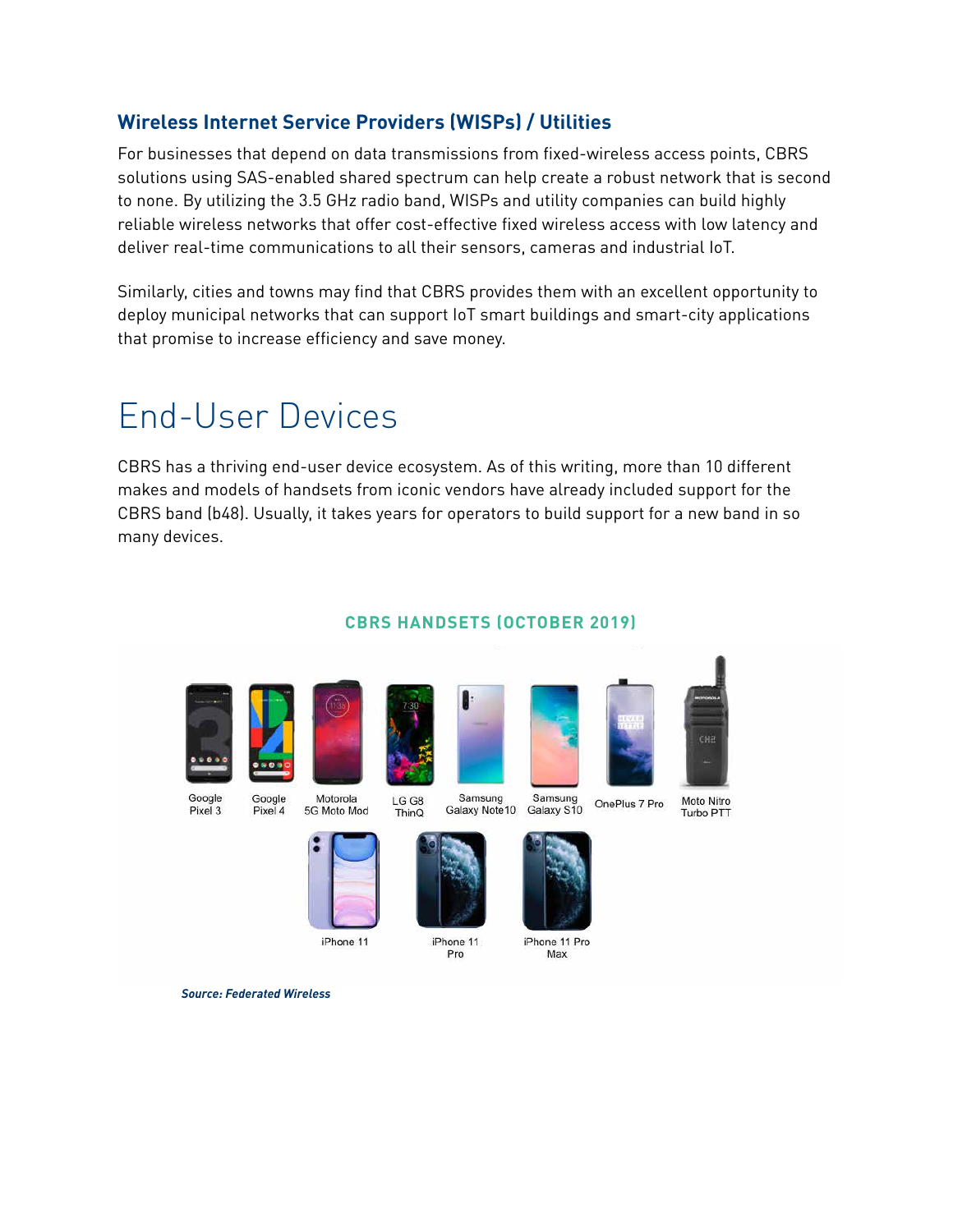Many of these handsets also support new and game-changing technologies called embedded Subscriber Identity Module (eSIM) and Dual SIM Dual Standby (DSDS). eSIM enables remote provisioning of multiple operator profiles on a single handset, providing an opening for business innovation and customer choices. DSDS allows the handsets to stay registered on multiple operator networks simultaneously. For example, customers can select which operator network they prefer for data or voice based on the service cost. Additionally, a customer can instruct the phone to prefer a particular operator's (e.g., CBRS) network for data services when more than one network is available.



#### **ENABLERS ON END-USER DEVICES**

In addition to being pro-consumer, these handset innovations are anticipated to enable new business models (e.g., Private LTE) and improve the economics of existing businesses (e.g., MVNOs).

All nationwide wireless operators in the U.S. either support or are committed to support eSIM in one form or another. For example, as part of the T-Mobile and Sprint merger, the Justice Department requires that T-Mobile and DISH Network support eSIM technologies.<sup>3</sup>

The support for CBRS plus eSIM and DSDS in handsets has been received enthusiastically by the wireless industry, including new entrants and MSOs.

*Source: Federated Wireless*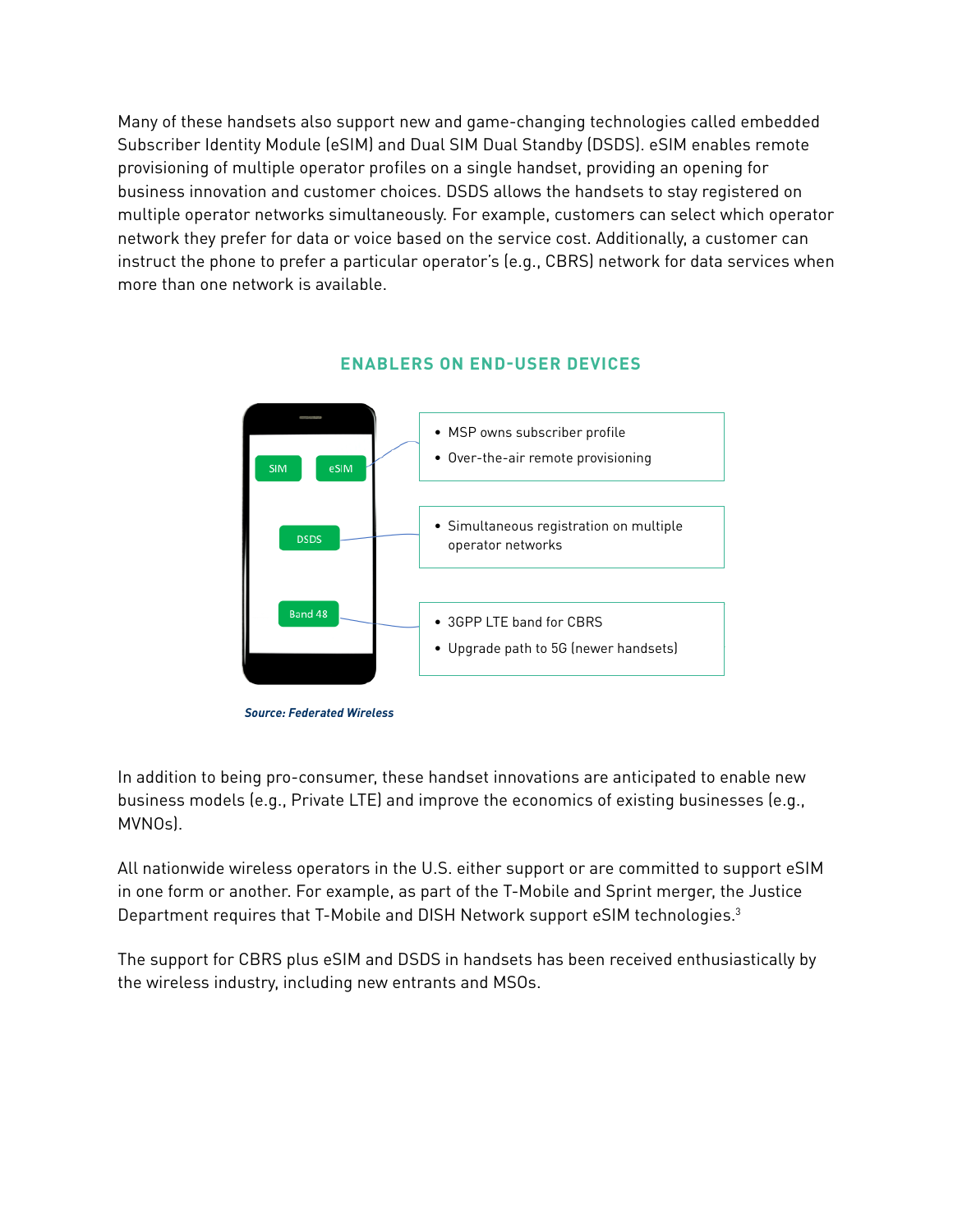## A Glimpse into the Future

Of course, many of these use cases present multiple opportunities, some of which may overlap. Thus, as illustrated below, network service providers, neutral host providers and private LTE network operators may offer competing services in certain markets or geographic areas.



Initial commercial deployment filings revealed that the greatest initial interest in the spectrum was among those providers pursuing private LTE and/or neutral-host solutions. In addition, fixed-wireless-based network solutions were also a significant focus of initial commercial deployments. As the following table illustrates, these two categories of service represented the greatest percentage of planned initial commercial deployments.



#### **INITIAL COMMERCIAL DEPLOYMENTS BY USE CASE\***

*Source: CBRS Alliance*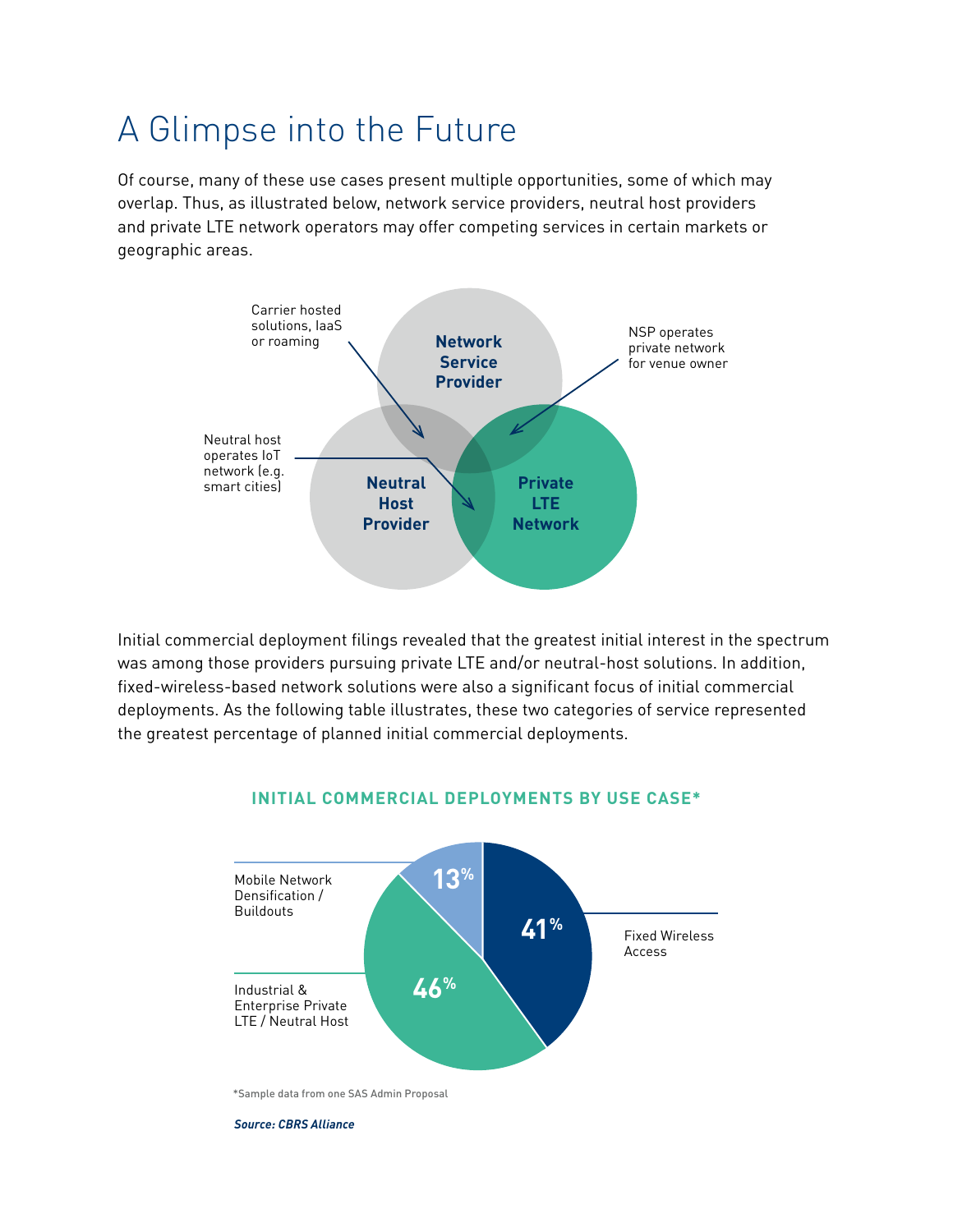#### **Impact on in-building solutions – DAS, Small Cells, Wi-Fi**

CBRS vendors are likely to build modular CBRS infrastructure that feels similar to Wi-Fi equipment to help IT departments considering CBRS as a network option feel more comfortable and confident with the equipment. CommScope-owned Ruckus Networks, for example, has developed a suite of LTE-based products, including access points and a SAS, aimed at the enterprise market.<sup>4</sup> This type of product suite could alleviate concerns IT departments might have about managing carrier agreements and spectrum interference, which are spectrum-related considerations and often not part of their core competency.

Further, because the amount of data transmitting over networks only continues to climb, networks using CBRS spectrum will complement existing networks, regardless of whether they are wired, Wi-Fi or cellular.

### 5G in CBRS

5G is next-generation wireless technology, which Includes new spectrum, radio interface called New Radio or NR for short, and network architecture. NR provides significant performance gains over LTE Advanced including speed, latency, and more as shown in the picture below.

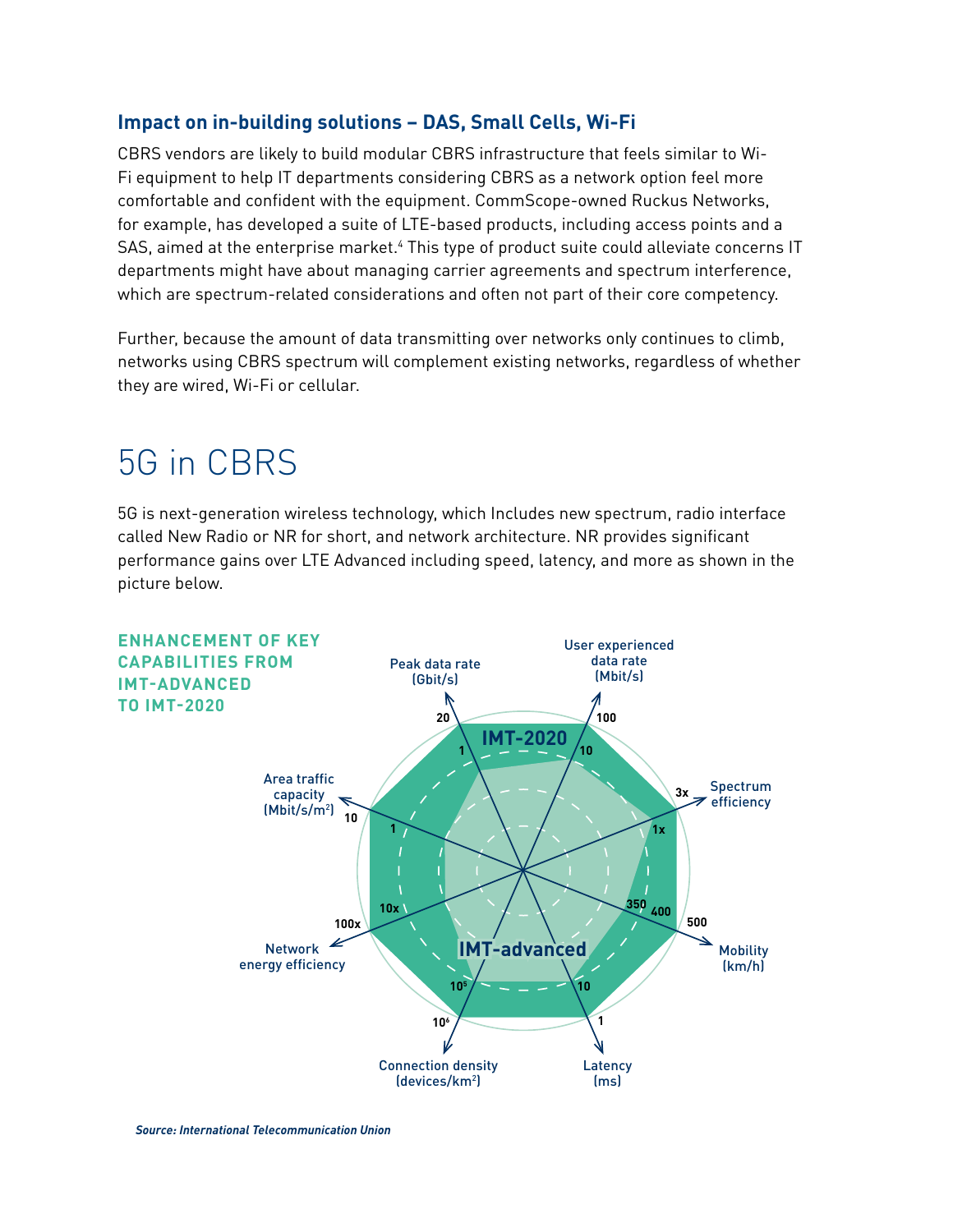MNOs have begun large-scale 5G buildouts. Cable companies are also actively investigating 5G. Analysts expect significant capital investments in 5G infrastructure over the next five years. Standards organizations (e.g., 3GPP) have announced major releases in support of 5G and continue to make enhancements. Infrastructure, chip and test vendors are also announcing and launching new 5G products.

5G is fast becoming a necessity to stay competitive nationally and internationally. U.S. operators have developed on millimeter-wave spectrum for 5G, although characteristics of the band have underscored the importance to industry and the FCC to also expand mid-band spectrum options. The release of new spectrum, however, usually takes time and CBRS will benefit from the fact that it is ready today for 5G deployments. For example, MNOs can pair CBRS-5G with 4G networks in other licensed bands (e.g., AWS).

### Conclusion

CBRS spectrum coming to market will create new network providers, new methods of spectrum sharing and a new ecosystem of devices. While mobile operators will likely be first to market to take advantage of offloading capability, many new players will enter the space. Neutral-host providers will offer infrastructure as a service to smaller enterprises. Larger enterprises will be able to develop their own private LTE networks, where they can gain operational efficiencies that come from the greater capacity, quality of service and security that is a characteristic of the LTE protocol. As the market develops, lessons learned through network deployments will encourage adopters to invent new ways to communicate whether by data or voice that were not imagined at launch.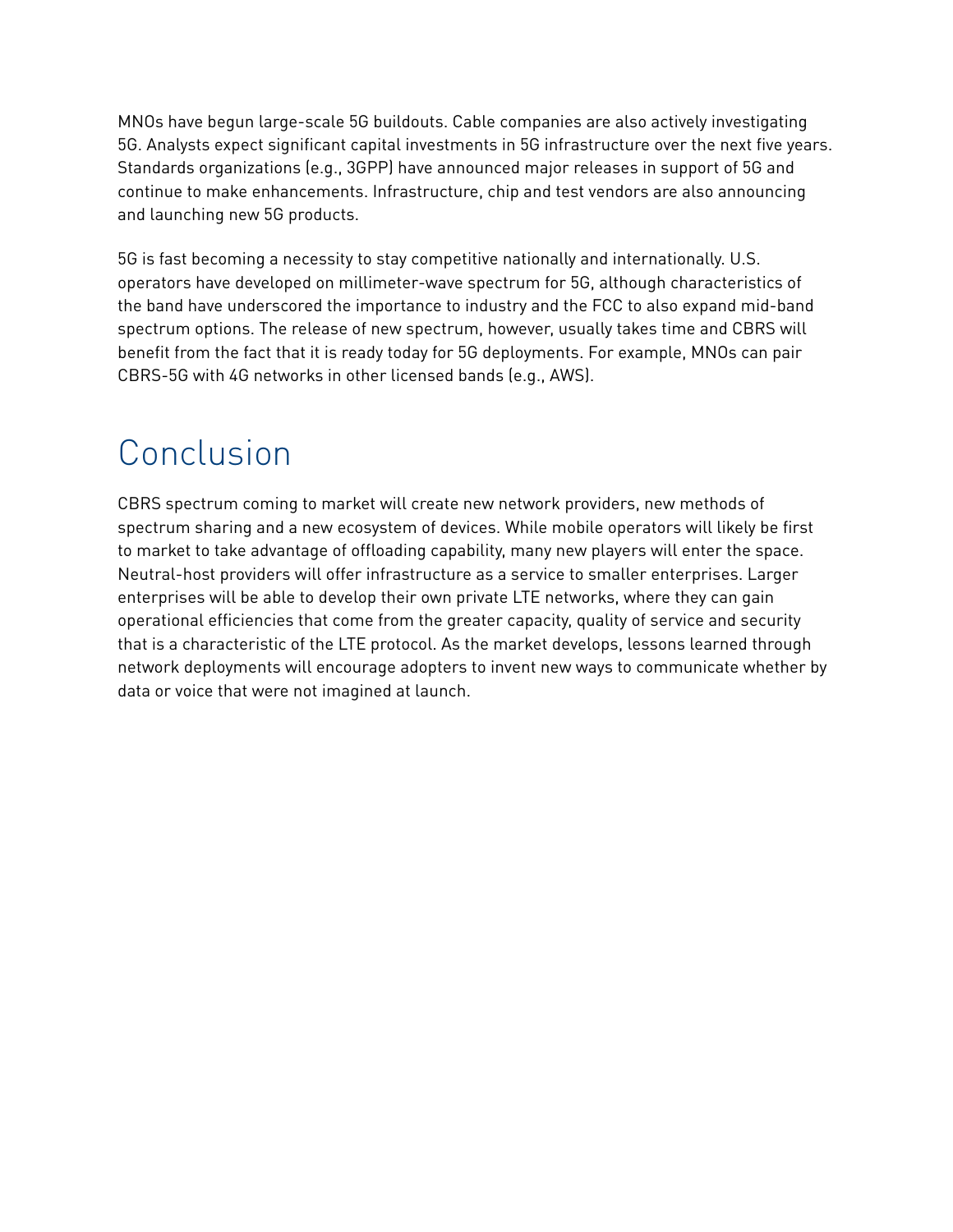### About the Authors

### **Rikin Thakker, Ph.D.**



*Vice President of Telecommunications and Spectrum Policy, MMTC* Faculty at ECE Department, University of Maryland

Dr. Rikin Thakker is the Vice President of Telecommunications and Spectrum Policy at the Multicultural Media, Telecom and Internet Council (MMTC). He possesses nearly 20 years of experience in the field of cellular and

wireless communications. He has helped design, deploy, and maintain cell sites with 3G and 4G technologies for major cellular operators in the United States. He also advises operators, regulators, OEMs, and vendors around the world on 5G strategies including densification, spectrum allocation, and broadband deployment. He analyzes impacts of future use-cases of 5G on spectrum consumption and provides recommendations on broadband infrastructure deployment strategies involving Small Cells. Dr. Thakker represents MMTC at the FCC's Broadband Deployment Advisory Committee (BDAC) where he serves as the co-chair of the "Broadband Infrastructure Deployment Job Skills and Training Opportunity" working group.

Dr. Thakker is also a faculty member in the Department of Electrical and Computer Engineering at the University of Maryland, College Park (UMD). He has designed several graduate level courses related to Cellular Network Infrastructure, 5G Technologies, Wireless LAN (Wi-Fi) Technologies, and DAS/Small Cells for the Master's in Telecommunication program at UMD. He received Instructor of the Year award in 2018 and 2014.

Dr. Thakker is also a co-founder of RF Academics - an initiative started by a group of elite professors to cater to the industry's need of quality education at corporate speed. The initiative planted the seeds for the Telecommunications Education Center (TEC) at the Wireless Infrastructure Association (WIA). Dr. Thakker chairs the CBRS Working Group at the Innovation and Technology Council of WIA. He also serves on the Editorial Review Board for the International Journal of System Dynamics Application (IJSDA). Dr. Thakker earned his Ph.D. in Systems Engineering with a concentration in Mobile Communications and Spectrum Management from George Washington University, his M.S. in Telecommunications from UMD, and his B.E. in Electronics and Communications from the Gujarat University.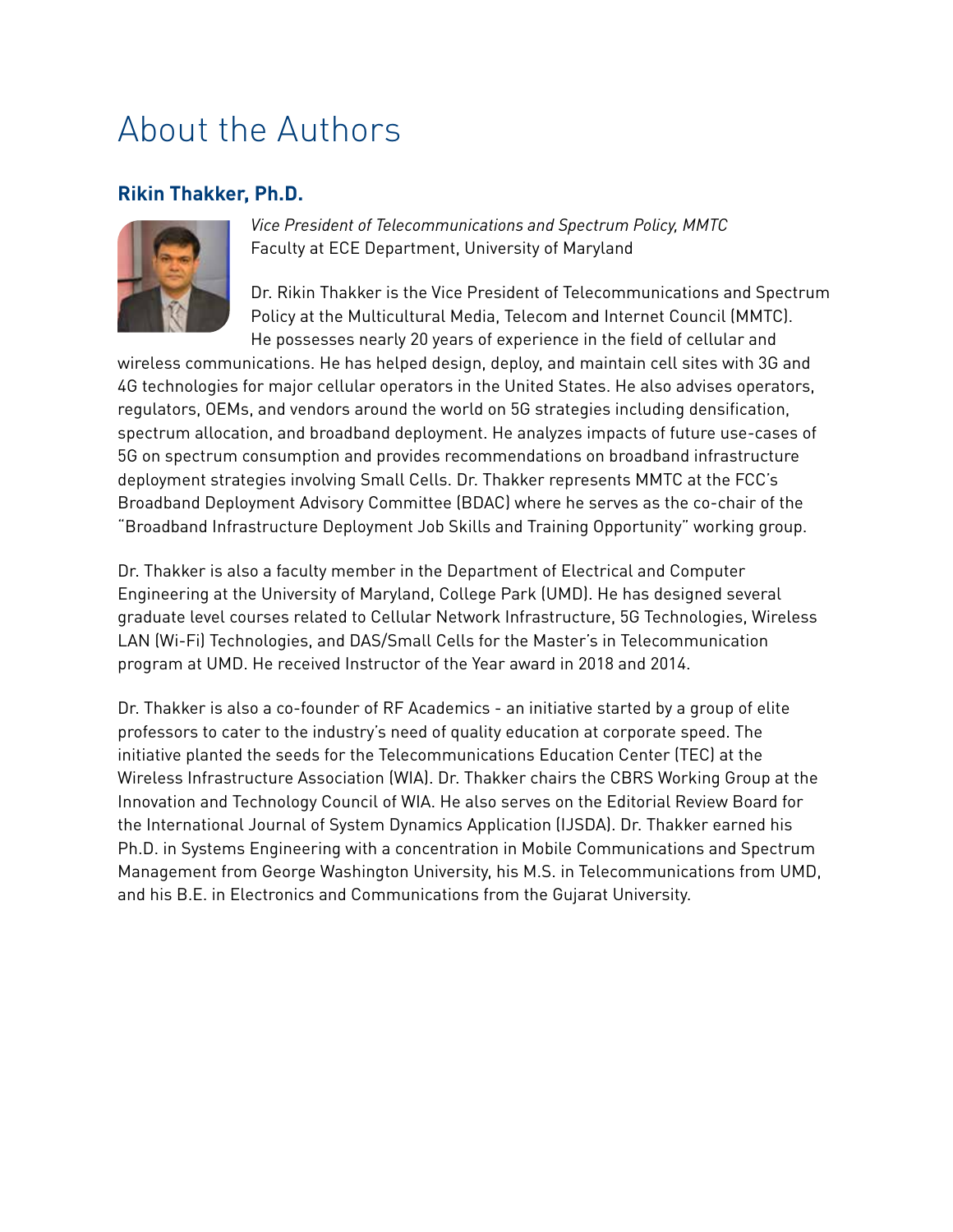#### **Mark Gibson, CommScope**



With over 35 years of spectrum management experience, Mark Gibson is responsible for developing domestic and international business opportunities for CommScope. In addition to leading technical and business development efforts for numerous wireless and spectrum-related products and services, he has led efforts to address spectrum sharing between Federal government and commercial users. He leads CommScope's CBRS efforts on the

Spectrum Access System/Environmental Sensing Capability. He is a board member of the CBRS Alliance and an officer on the board of the Wireless Innovation Forum. He is a member of the Commerce Spectrum Management Advisory Committee, where he has also co-chaired working groups related to spectrum sharing and data exchange issues. He has led spectrum management efforts including the development of the SAS and ESC, TV White Space, spectrum sharing analysis protocols and sharing criteria, as well as development of Comsearch's engineering services and software products. He has led efforts in working with the American Hospital Association as their technical partner for WMTS frequency coordination. He has authored several papers on spectrum sharing and relocation and has advised numerous wireless participants in their system design. He is a Life Member of IEEE.

#### **Eric Toenjes, Graybar**



Eric Toenjes, MBA, serves as National Market Manager of Wireless Solutions at Graybar, a leading distributor of electrical and data networking products and solutions. In his role at Graybar, Eric is responsible for setting strategy and working with manufacturers, system integrators, neutral hosts, contractors and sales teams to bring best-in-class wireless solutions to customers. He has more than 20 years of experience in the wireless market

working with cellular carriers, system integrators and distribution providing solutions to end users and enabling contractors. He works with organizations like the HetNet Forum and Safer Buildings Coalition to understand issues facing building owners, influence codes and help develop an understanding of business drivers behind the solutions. He is a frequent speaker at industry events and currently serves as Vice President of the Board at the Safer Buildings Coalition.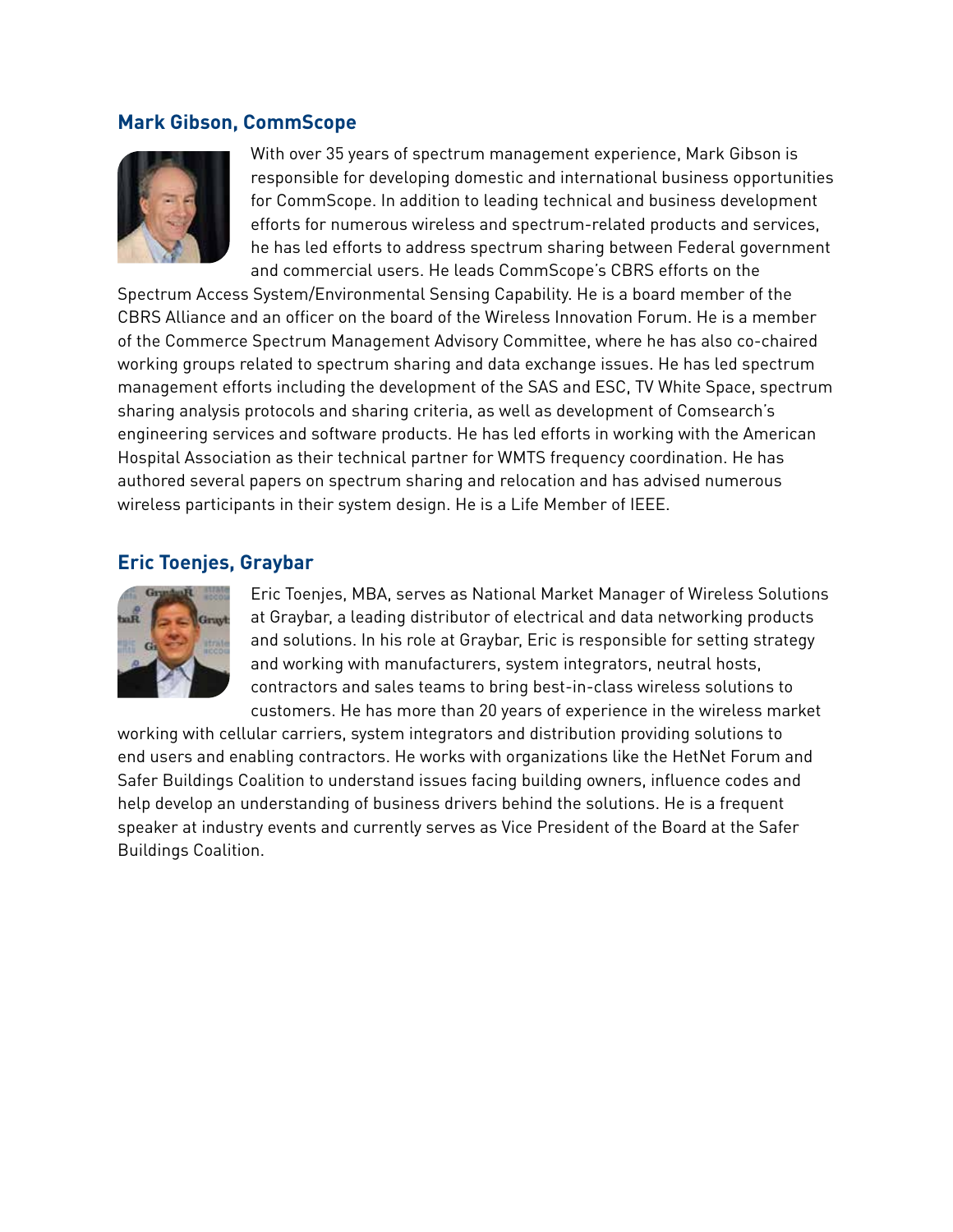

Federated Wireless also contributed to this report. Founded in 2012, Federated Wireless has long led the industry in development of shared spectrum CBRS capabilities, taking a lead role in the formation of the CBRS Alliance, being the first to complete a wide range of trials with its Spectrum Controller, and deploying the industry's first nationwide ESC network. The company's partner ecosystem includes more than 40 device manufacturers and edge partners, all of which are dedicated to collaboration to advance development and proliferation of CBRS services. Federated Wireless' customer base includes companies spanning the telecommunications, energy, hospitality, education, retail, office space, municipal and residential verticals, with use cases ranging from network densification and mobile offload to Private LTE and Industrial IoT.

### Endnotes

- 1. [https://www.lightreading.com/cloud/iot-and-edge/verizon-t-mobile-amazon-hint-at-cbrs-35ghz](https://www.lightreading.com/cloud/iot-and-edge/verizon-t-mobile-amazon-hint-at-cbrs-35ghz-ambitions)[ambitions/d/d-id/749463](https://www.lightreading.com/cloud/iot-and-edge/verizon-t-mobile-amazon-hint-at-cbrs-35ghz-ambitions)
- 2. <https://www.aglmediagroup.com/verizon-promises-smaller-lighter-small-cells/>
- 3. [https://www.lightreading.com/mobile/5g/t-mobile-sprint-merger-gets-doj-approval-thanks-to](https://www.lightreading.com/mobile/5g/t-mobile-sprint-merger-gets-doj-approval-thanks-to-dishs-$5b-)[dishs-\\$5b-deal/d/d-id/752993](https://www.lightreading.com/mobile/5g/t-mobile-sprint-merger-gets-doj-approval-thanks-to-dishs-$5b-)
- 4. <https://www.multichannel.com/news/ruckus-gears-cbrs-band-418251>